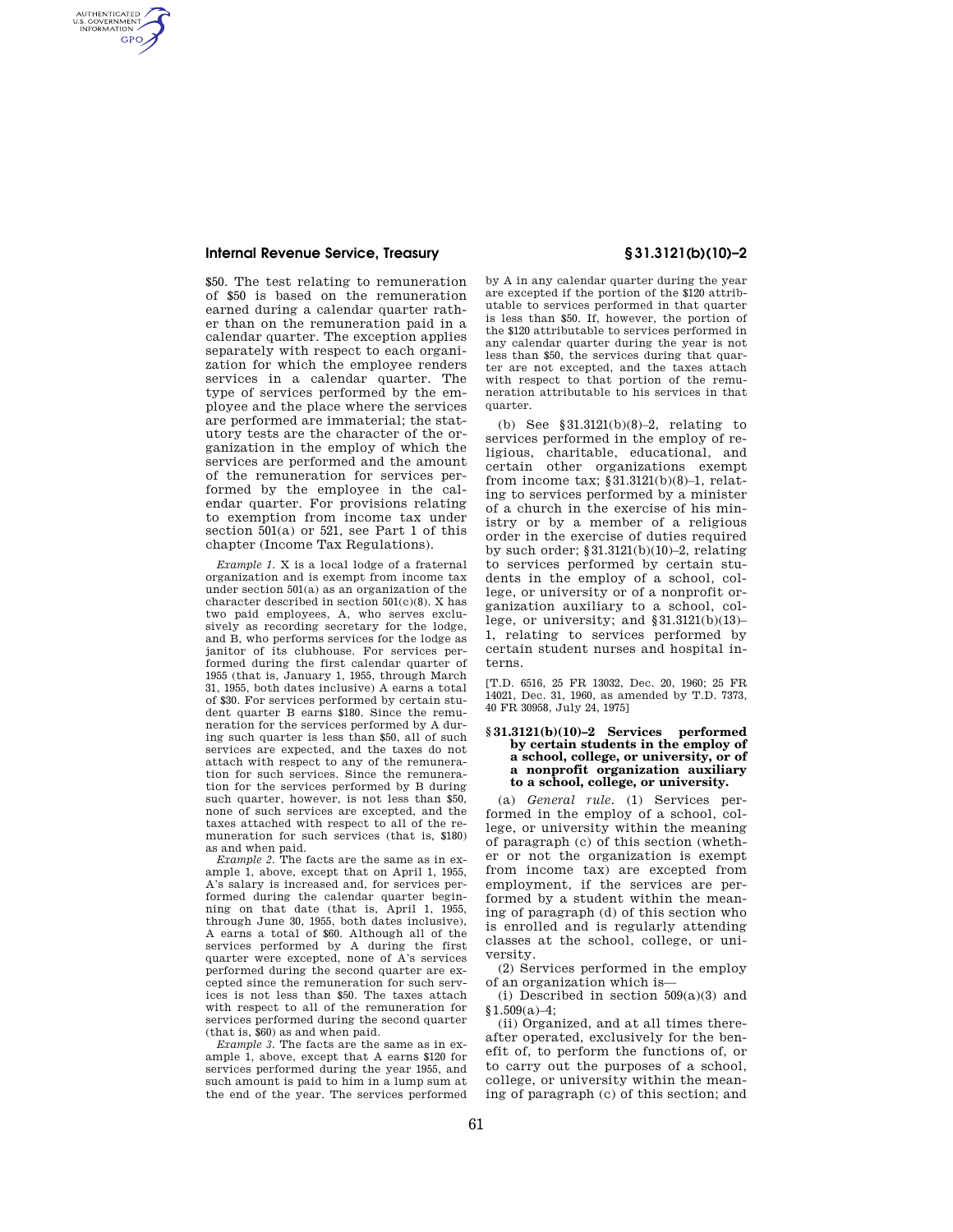(iii) Operated, supervised, or controlled by or in connection with the school, college, or university; are excepted from employment, if the services are performed by a student who is enrolled and regularly attending classes within the meaning of paragraph (d) of this section at the school, college, or university. The preceding sentence shall not apply to services performed in the employ of a school, college, or university of a State or a political subdivision thereof by a student referred to in section  $218(c)(5)$  of the Social Security Act  $(42 \text{ U.S.C. } 418(c)(5))$  if such services are covered under the agreement between the Commissioner of Social Security and such State entered into pursuant to section 218 of such Act. For the definitions of ''operated, supervised, or controlled by'', ''supervised or controlled in connection with'', and ''operated in connection with'', see paragraphs (g), (h), and (i), respectively, of §1.509(a)–4.

(b) *Statutory tests.* For purposes of this section, if an employee has the status of a student within the meaning of paragraph (d) of this section, the amount of remuneration for services performed by the employee, the type of services performed by the employee. and the place where the services are performed are not material. The statutory tests are:

(1) The character of the organization in the employ of which the services are performed as a school, college, or university within the meaning of paragraph (c) of this section, or as an organization described in paragraph (a)(2) of this section, and

(2) The status of the employee as a student enrolled and regularly attending classes within the meaning of paragraph (d) of this section at the school, college, or university within the meaning of paragraph (c) of this section by which the employee is employed or with which the employee's employer is affiliated within the meaning of paragraph (a)(2) of this section.

(c) *School, College, or University.* An organization is a *school, college, or university* within the meaning of section 3121(b)(10) if its primary function is the presentation of formal instruction, it normally maintains a regular faculty and curriculum, and it normally has a

# **§ 31.3121(b)(10)–2 26 CFR Ch. I (4–1–12 Edition)**

regularly enrolled body of students in attendance at the place where its educational activities are regularly carried on. See section  $170(b)(1)(A)(ii)$  and the regulations thereunder.

(d) *Student Status—general rule.*  Whether an employee has the status of a student performing the services shall be determined based on the relationship of the employee with the organization employing the employee. In order to have the status of a student, the employee must perform services in the employ of a school, college, or university within the meaning of paragraph (c) of this section at which the employee is enrolled and regularly attending classes in pursuit of a course of study within the meaning of paragraphs (d)(1) and (2) of this section. In addition, the employee's services must be incident to and for the purpose of pursuing a course of study within the meaning of paragraph (d)(3) of this section at such school, college, or university. An employee who performs services in the employ of an affiliated organization within the meaning of paragraph (a)(2) of this section must be enrolled and regularly attending classes at the affiliated school, college, or university within the meaning of paragraph (c) of this section in pursuit of a course of study within the meaning of paragraphs  $(d)(1)$  and  $(2)$  of this section. In addition, the employee's services must be incident to and for the purpose of pursuing a course of study within the meaning of paragraph  $(d)(3)$  of this section at such school, college, or university.

(1) *Enrolled and regularly attending classes.* An employee must be enrolled and regularly attending classes at a school, college, or university within the meaning of paragraph (c) of this section at which the employee is employed to have the status of a student within the meaning of section  $3121(b)(10)$ . An employee is enrolled<br>within the meaning of section within the meaning of 3121(b)(10) if the employee is registered for a course or courses creditable toward an educational credential described in paragraph  $(d)(2)$  of this section. In addition, the employee must be regularly attending classes to have the status of a student. For purposes of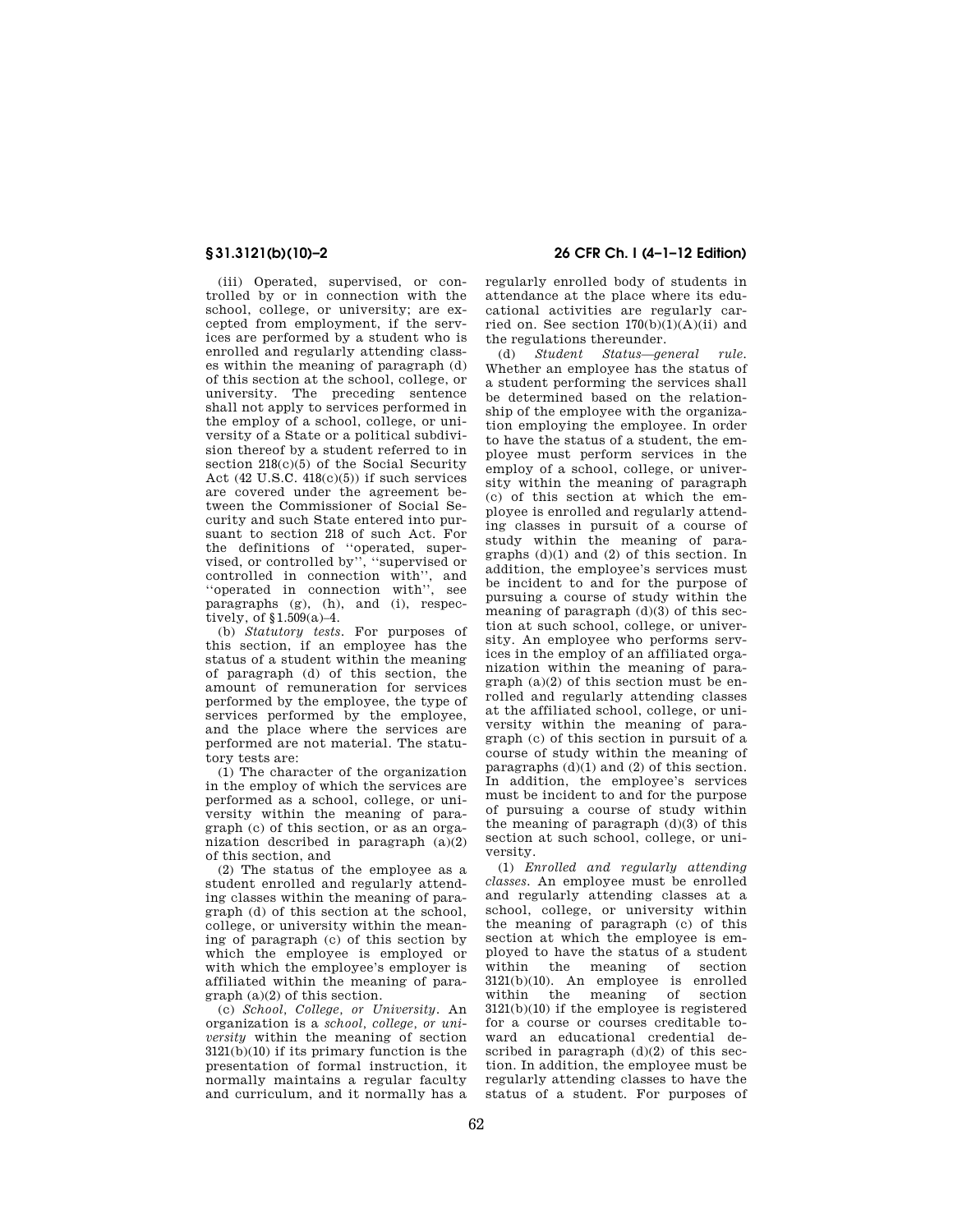## **Internal Revenue Service, Treasury § 31.3121(b)(10)–2**

this paragraph  $(d)(1)$ , a class is an instructional activity led by a faculty member or other qualified individual hired by the school, college, or university within the meaning of paragraph (c) of this section for identified students following an established curriculum. Traditional classroom activities are not the sole means of satisfying this requirement. For example, research activities under the supervision of a faculty advisor necessary to complete the requirements for a Ph.D. degree may constitute classes within the meaning of section 3121(b)(10). The frequency of these and similar activities determines whether an employee may be considered to be regularly attending classes.

(2) *Course of study.* An employee must be pursuing a course of study in order to have the status of a student. A course of study is one or more courses the completion of which fulfills the requirements necessary to receive an educational credential granted by a school, college, or university within the meaning of paragraph (c) of this section. For purposes of this paragraph, an educational credential is a degree, certificate, or other recognized educational credential granted by an organization described in paragraph (c) of this section. A course of study also includes one or more courses at a school, college or university within the meaning of paragraph (c) of this section the completion of which fulfills the requirements necessary for the employee to sit for an examination required to receive certification by a recognized organization in a field.

(3) *Incident to and for the purpose of pursuing a course of study.* (i) *General rule.* An employee's services must be incident to and for the purpose of pursuing a course of study in order for the employee to have the status of a student. Whether an employee's services are incident to and for the purpose of pursuing a course of study shall be determined on the basis of the relationship of the employee with the organization for which such services are performed as an employee. The educational aspect of the relationship between the employer and the employee, as compared to the service aspect of the relationship, must be predominant

in order for the employee's services to be incident to and for the purpose of pursuing a course of study. The educational aspect of the relationship is evaluated based on all the relevant facts and circumstances related to the educational aspect of the relationship. The service aspect of the relationship is evaluated based on all the relevant facts and circumstances related to the employee's employment. The evaluation of the service aspect of the relationship is not affected by the fact that the services performed by the employee may have an educational, instructional, or training aspect. Except as provided in paragraph (d)(3)(iii) of this section, whether the educational aspect or the service aspect of an employee's relationship with the employer is predominant is determined by considering all the relevant facts and circumstances. Relevant factors in evaluating the educational and service aspects of an employee's relationship with the employer are described in paragraphs  $(d)(3)(iv)$  and  $(v)$  of this section respectively. There may be facts and circumstances that are relevant in evaluating the educational and service aspects of the relationship in addition to those described in paragraphs  $(d)(3)(iv)$  and  $(v)$  of this section.

(ii) *Student status determined with respect to each academic term.* Whether an employee's services are incident to and for the purpose of pursuing a course of study is determined separately with respect to each academic term. If the relevant facts and circumstances with respect to an employee's relationship with the employer change significantly during an academic term, whether the employee's services are incident to and for the purpose of pursuing a course of study is reevaluated with respect to services performed during the remainder of the academic term.

(iii) *Full-time employee.* The services of a full-time employee are not incident to and for the purpose of pursuing a course of study. The determination of whether an employee is a full-time employee is based on the employer's standards and practices, except regardless of the employer's classification of the employee, an employee whose normal work schedule is 40 hours or more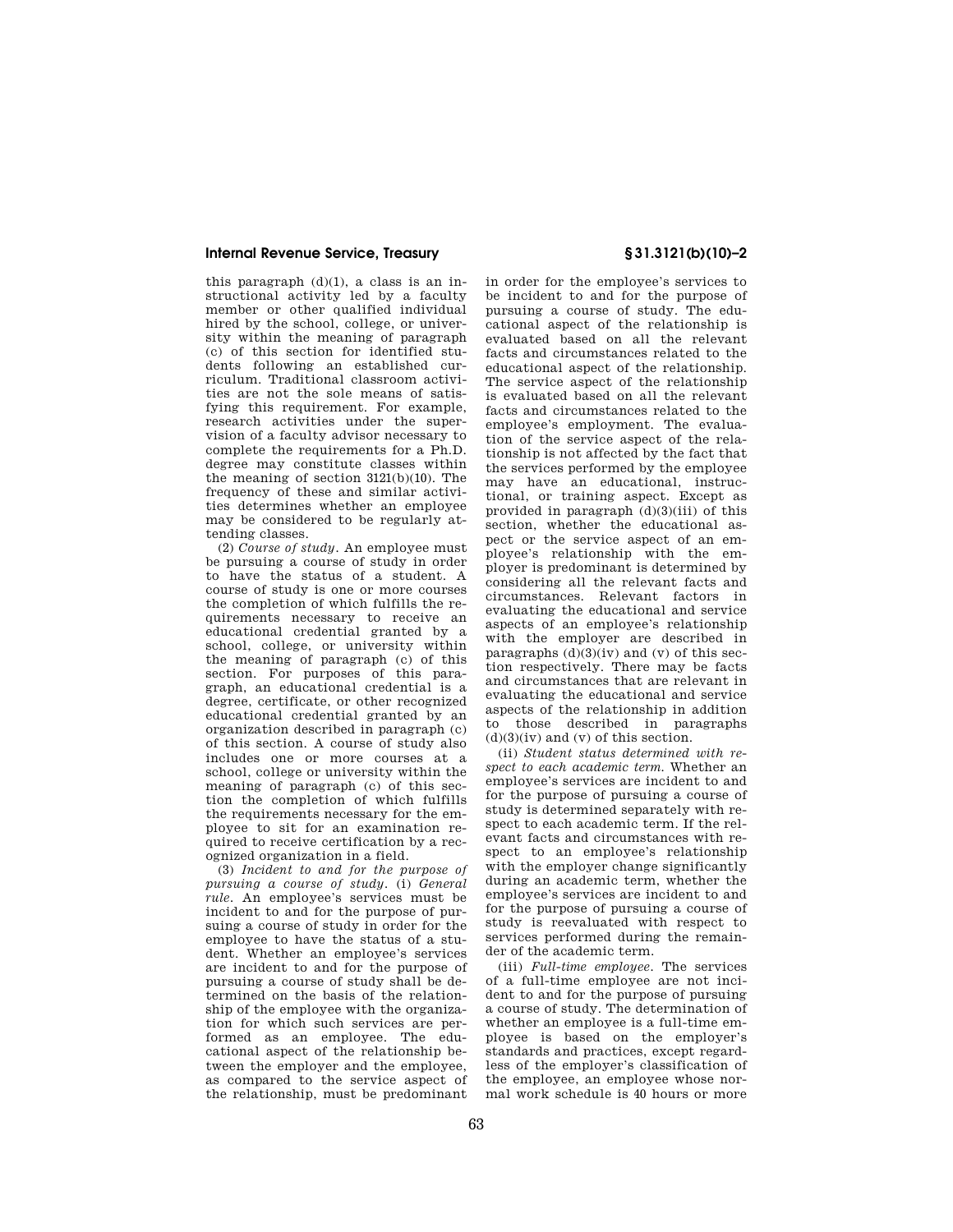per week is considered a full-time employee. An employee's normal work schedule is not affected by increases in hours worked caused by work demands unforeseen at the start of an academic term. However, whether an employee is a full-time employee is reevaluated for the remainder of the academic term if the employee changes employment positions with the employer. An employee's work schedule during academic breaks is not considered in determining whether the employee's normal work schedule is 40 hours or more per week. The determination of an employee's normal work schedule is not affected by the fact that the services performed by the employee may have an educational, instructional, or training aspect.

(iv) *Evaluating educational aspect.* The educational aspect of an employee's relationship with the employer is evaluated based on all the relevant facts and circumstances related to the educational aspect of the relationship. The educational aspect of an employee's relationship with the employer is generally evaluated based on the employee's course workload. Whether an employee's course workload is sufficient in order for the employee's employment to be incident to and for the purpose of pursuing a course of study depends on the particular facts and circumstances. A relevant factor in evaluating an employee's course workload is the employee's course workload relative to a full-time course workload at the school, college or university within the meaning of paragraph (c) of this section at which the employee is enrolled and regularly attending classes.

(v) *Evaluating service aspect.* The service aspect of an employee's relationship with the employer is evaluated based on the facts and circumstances related to the employee's employment. Services of an employee with the status of a full-time employee within the meaning of paragraph  $(d)(3)(iii)$  of this section are not incident to and for the purpose of pursuing a course of study. Relevant factors in evaluating the service aspect of an employee's relationship with the employer are described in paragraphs  $(d)(3)(v)(A)$ ,  $(B)$ , and (C) of this section.

# **§ 31.3121(b)(10)–2 26 CFR Ch. I (4–1–12 Edition)**

(A) *Normal work schedule and hours worked.* If an employee is not a fulltime employee within the meaning of paragraph (d)(3)(iii) of this section, then the employee's normal work schedule and number of hours worked per week are relevant factors in evaluating the service aspect of the employee's relationship with the employer. As an employee's normal work schedule or actual number of hours worked approaches 40 hours per week, it is more likely that the service aspect of the employee's relationship with the employer is predominant. The determination of an employee's normal work schedule and actual number of hours worked is not affected by the fact that some of the services performed by the employee may have an educational, instructional, or training aspect.

(B) *Professional employee.* (*1*) If an employee has the status of a professional employee, then that suggests the service aspect of the employee's relationship with the employer is predominant. A professional employee is an employee—

(*i*) Whose primary duty consists of the performance of work requiring knowledge of an advanced type in a field of science or learning customarily acquired by a prolonged course of specialized intellectual instruction and study, as distinguished from a general academic education, from an apprenticeship, and from training in the performance of routine mental, manual, or physical processes;

(*ii*) Whose work requires the consistent exercise of discretion and judgment in its performance; and

(*iii*) Whose work is predominantly intellectual and varied in character (as opposed to routine mental, manual, mechanical, or physical work) and is of such character that the output produced or the result accomplished cannot be standardized in relation to a given period of time.

(*2*) *Licensed, professional employee.* If an employee is a licensed, professional employee, then that further suggests the service aspect of the employee's relationship with the employer is predominant. An employee is a licensed, professional employee if the employee is required to be licensed under state or local law to work in the field in which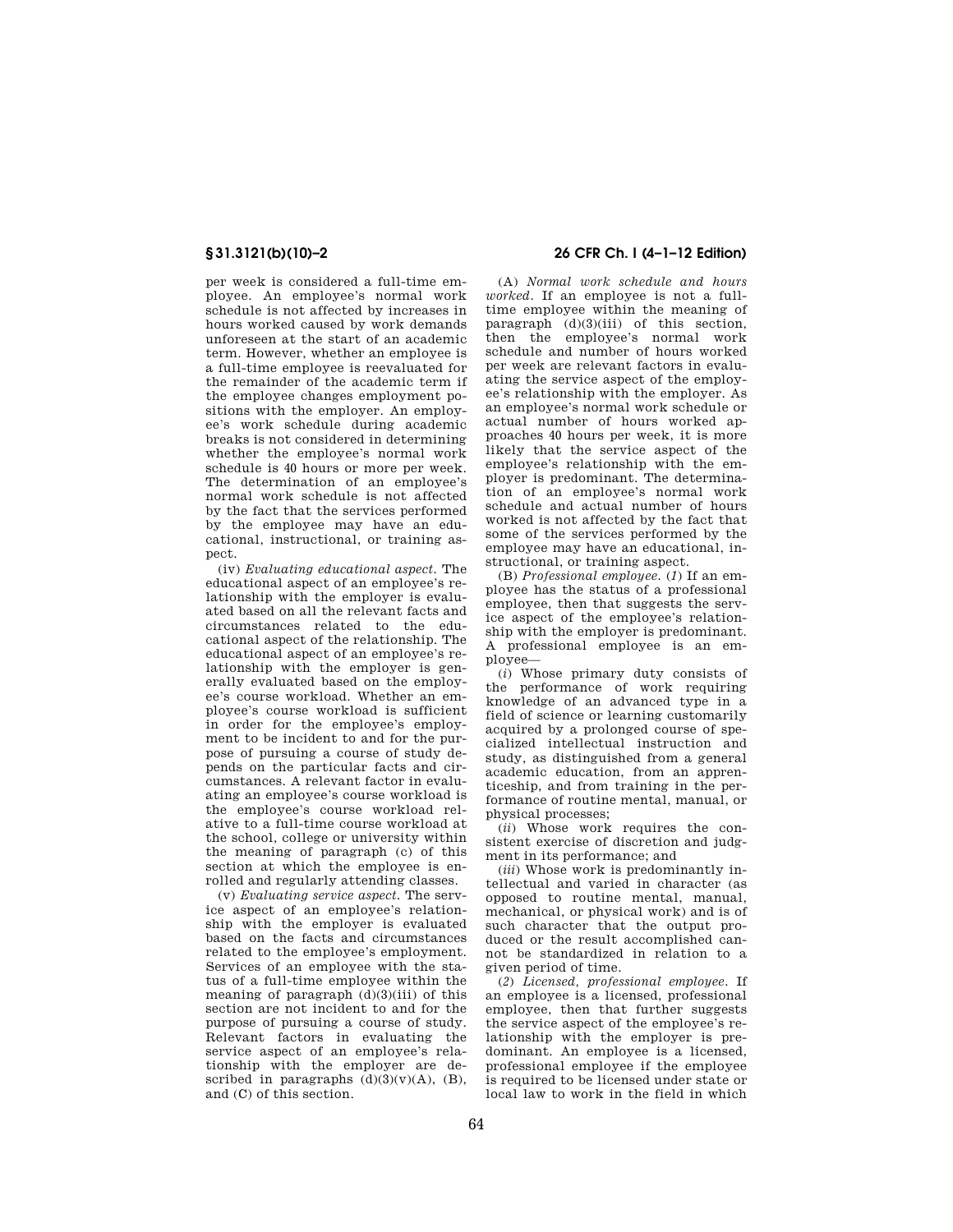### **Internal Revenue Service, Treasury § 31.3121(b)(10)–2**

the employee performs services and the employee is a professional employee within the meaning of paragraph  $(d)(3)(v)(B)(1)$  of this section.

(C) *Employment Benefits.* Whether an employee is eligible to receive one or more employment benefits is a relevant factor in evaluating the service aspect of an employee's relationship with the employer. For example, eligibility to receive vacation, paid holiday, and paid sick leave benefits; eligibility to participate in a retirement plan or arrangement described in sections  $401(a)$ ,  $403(b)$ , or  $457(a)$ ; or eligibility to receive employment benefits such as reduced tuition (other than qualified tuition reduction under section 117(d)(5) provided to a teaching or research assistant who is a graduate student), or benefits under sections 79 (life insurance), 127 (qualified educational assistance), 129 (dependent care assistance programs), or 137 (adoption assistance) suggest that the service aspect of an employee's relationship with the employer is predominant. Eligibility to receive health insurance employment benefits is not considered in determining whether the service aspect of an employee's relationship with the employer is predominant. The weight to be given the fact that an employee is eligible for a particular employment benefit may vary depending on the type of benefit. For example, eligibility to participate in a retirement plan is generally more significant than eligibility to receive a dependent care employment benefit. Additional weight is given to the fact that an employee is eligible to receive an employment benefit if the benefit is generally provided by the employer to employees in positions generally held by non-students. Less weight is given to the fact that an employee is eligible to receive an employment benefit if eligibility for the benefit is mandated by state or local law.

(e) *Examples.* The following examples illustrate the principles of paragraphs (a) through (d) of this section:

*Example 1.* (i) Employee C is employed by State University T to provide services as a clerk in T's administrative offices, and is enrolled and regularly attending classes at T in pursuit of a B.S. degree in biology. C has a course workload during the academic term

which constitutes a full-time course workload at T. C is considered a part-time employee by T during the academic term, and C's normal work schedule is 20 hours per week, but occasionally due to work demands unforeseen at the start of the academic term C works 40 hours or more during a week. C is compensated by hourly wages, and receives no other compensation or employment benefits.

(ii) In this *example,* C is employed by T, a school, college, or university within the meaning of paragraph (c) of this section. C is enrolled and regularly attending classes at T in pursuit of a course of study. C is not a full-time employee based on T's standards, and C's normal work schedule does not cause C to have the status of a full-time employee, even though C may occasionally work 40 hours or more during a week due to unforeseen work demands. C's part-time employment relative to C's full-time course workload indicates that the educational aspect of C's relationship with T is predominant. Additional facts supporting this conclusion are that C is not a professional employee, and C does not receive any employment benefits. Thus, C's services are incident to and for the purpose of pursuing a course of study. Accordingly, C's services are excepted from employment under section  $3121(b)(10)$ .

*Example 2.* (i) Employee D is employed in the accounting department of University U, and is enrolled and regularly attending classes at U in pursuit of an M.B.A. degree. D has a course workload which constitutes a halftime course workload at U. D is considered a full-time employee by U under U's standards and practices.

(ii) In this *example,* D is employed by U, a school, college, or university within the meaning of paragraph (c) of this section. In addition, D is enrolled and regularly attending classes at U in pursuit of a course of study. However, because D is considered a full-time employee by U under its standards and practices, D's services are not incident to and for the purpose of pursuing a course of study. Accordingly, D's services are not excepted from employment under section  $3121(b)(10)$ .

*Example 3.* (i) The facts are the same as in Example 2, except that D is not considered a full-time employee by U, and D's normal work schedule is 32 hours per week. In addition, D's work is repetitive in nature and does not require the consistent exercise of discretion and judgment, and is not predominantly intellectual and varied in character. However, D receives vacation, sick leave, and paid holiday employment benefits, and D is eligible to participate in a retirement plan maintained by U described in section 401(a).

(ii) In this *example,* D's half-time course workload relative to D's hours worked and eligibility for employment benefits indicates that the service aspect of D's relationship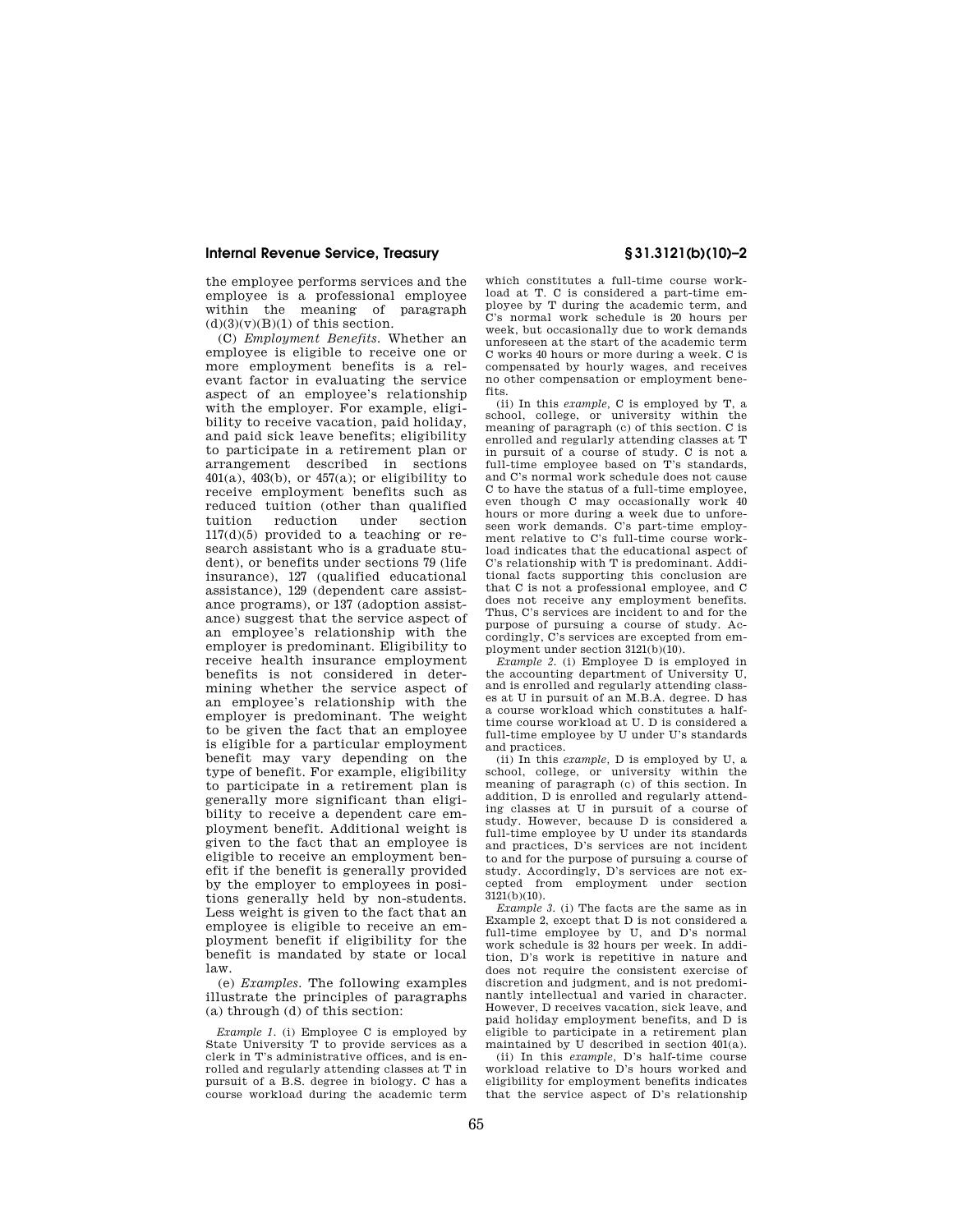with U is predominant, and thus D's services are not incident to and for the purpose of pursuing a course of study. Accordingly, D's services are not excepted from employment under section 3121(b)(10).

*Example 4.* (i) Employee E is employed by University V to provide patient care services at a teaching hospital that is an unincorporated division of V. These services are performed as part of a medical residency program in a medical specialty sponsored by V. The residency program in which E participates is accredited by the Accreditation Counsel for Graduate Medical Education. Upon completion of the program, E will receive a certificate of completion, and be eligible to sit for an examination required to be certified by a recognized organization in the medical specialty. E's normal work schedule, which includes services having an educational, instructional, or training aspect, is 40 hours or more per week.

(ii) In this *example,* E is employed by V, a school, college, or university within the meaning of paragraph (c) of this section. However, E's normal work schedule calls for E to perform services 40 or more hours per week. E is therefore a full-time employee, and the fact that some of E's services have an educational, instructional, or training aspect does not affect that conclusion. Thus, E's services are not incident to and for the purpose of pursuing a course of study. Accordingly, E's services are not excepted from employment under section  $3121(b)(10)$  and there is no need to consider other relevant factors, such as whether E is a professional employee or whether E is eligible for employment benefits.

*Example 5.* (i) Employee F is employed in the facilities management department of University W. F has a B.S. degree in engineering, and is completing the work experience required to sit for an examination to become a professional engineer eligible for licensure under state or local law. F is not attending classes at W.

(ii) In this *example,* F is employed by W, a school, college, or university within the meaning of paragraph (c) of this section. However, F is not enrolled and regularly attending classes at W in pursuit of a course of study. F's work experience required to sit for the examination is not a course of study for purposes of paragraph (d)(2) of this section. Accordingly, F's services are not excepted from employment under section  $3121(b)(10)$ .

*Example 6.* (i) Employee G is employed by Employer X as an apprentice in a skilled trade. X is a subcontractor providing services in the field in which G wishes to specialize. G is pursuing a certificate in the skilled trade from Community College C. G is performing services for X pursuant to an internship program sponsored by C under which its students gain experience, and receive credit toward a certificate in the trade.

## **§ 31.3121(b)(10)–2 26 CFR Ch. I (4–1–12 Edition)**

(ii) In this *example,* G is employed by X. X is not a school, college or university within the meaning of paragraph (c) of this section. Thus, the exception from employment under section 3121(b)(10) is not available with respect to G's services for X.

*Example 7.* (i) Employee H is employed by a cosmetology school Y at which H is enrolled and regularly attending classes in pursuit of a certificate of completion. Y's primary function is to carry on educational activities to prepare its students to work in the field of cosmetology. Prior to issuing a certificate, Y requires that its students gain experience in cosmetology services by performing services for the general public on Y's premises. H is scheduled to work and in fact works significantly less than 30 hours per week. H's work does not require knowledge of an advanced type in a field of science or learning, nor is it predominantly intellectual and varied in character. H receives remuneration in the form of hourly compensation from Y for providing cosmetology services to clients of Y, and does not receive any other compensation and is not eligible for employment benefits provided by Y.

(ii) In this *example,* H is employed by Y, a school, college or university within the meaning of paragraph (c) of this section, and is enrolled and regularly attending classes at Y in pursuit of a course of study. Factors indicating the educational aspect of H's relationship with Y is predominant are that H's hours worked are significantly less than 30 per week, H is not a professional employee, and H is not eligible for employment benefits. Based on the relevant facts and circumstances, the educational aspect of H's relationship with Y is predominant. Thus, H's services are incident to and for the purpose of pursuing a course of study. Accordingly, H's services are excepted from employment under section 3121(b)(10).

*Example 8.* (i) Employee J is a graduate teaching assistant at University Z. J is enrolled and regularly attending classes at Z in pursuit of a graduate degree. J has a course workload which constitutes a full-time course workload at Z. J's normal work schedule is 20 hours per week, but occasionally due to work demands unforeseen at the start of the academic term J works more than 40 hours during a week. J's duties include grading quizzes and exams pursuant to guidelines set forth by the professor, providing class and laboratory instruction pursuant to a lesson plan developed by the professor, and preparing laboratory equipment for demonstrations. J receives a cash stipend and employment benefits in the form of eligibility to make elective employee contributions to an arrangement described in section 403(b). In addition, J receives qualified tuition reduction benefits within the meaning